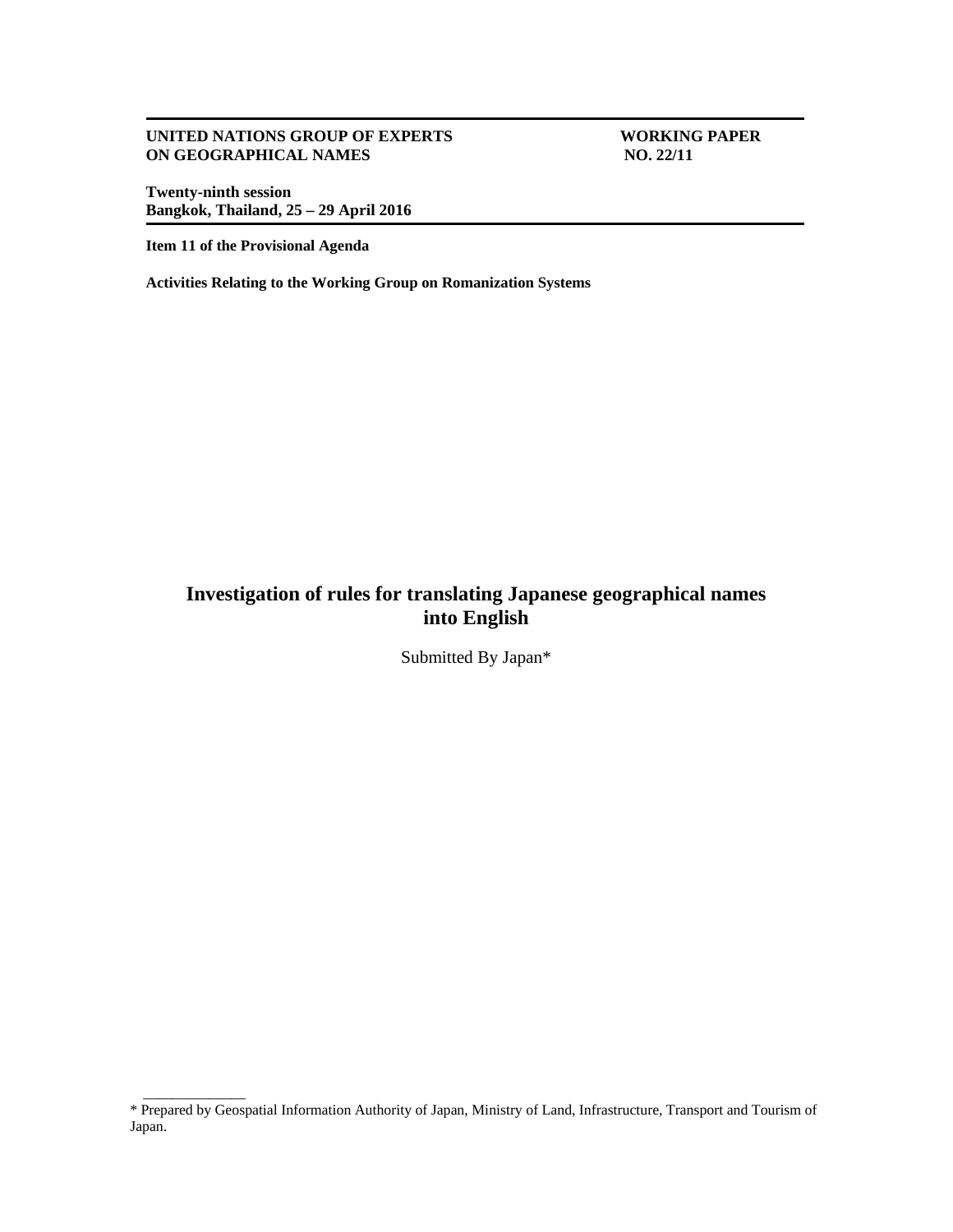## **Investigation of rules for translatingJapanese geographical namesinto English**

## **Summary**

In order to promote Japan as a tourism-orientated nation and ensure that the 2020 Summer Olympics and Paralympics in Tokyo go smoothly, relevant government agencies and local organizations have been working to enhance and improve their multilingual capabilities. As part of these efforts, in 2014 the Geospatial Information Authority of Japan (GSI) established the advisory committee to investigate methods of translating geographical names on maps into English. The results of this investigation were released in January 2016.

The GSI is planning to use these results to translate Japanese geographical names into English in Englishlanguage maps. The GSI is going to notify local governments, private sector map companies, and others of these results to unify how geographical names are written in English so they will be easier for visitors from other countries to understand.

Here we will introduce rules for translating geographical names into English.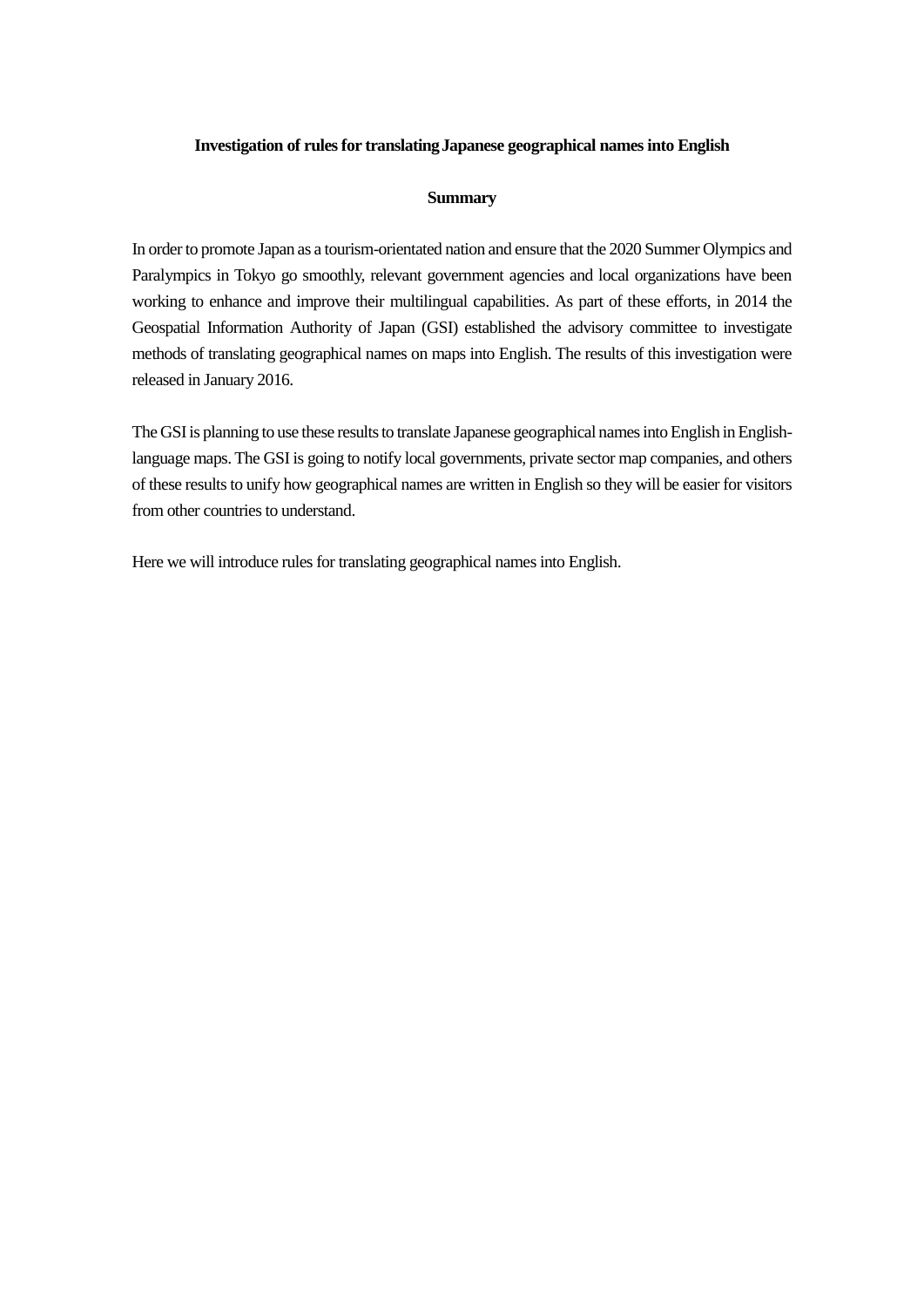## **Investigation of rules for translatingJapanese geographical names into English**

## **1. Background of the investigation**

In order to help promote Japan as a tourist destination, and to help make the 2020 Summer Olympics and Paralympics in Tokyo go as smoothly as possible, it is necessary to create an environment that will enable foreign visitors to travel easily and have a comfortable stay in Japan. Already, the national government and some local governments have been investigating and implementing multilingual policies. Among these policies are maps, which are essential for foreign visitors to travel in Japan. An integral part of creating such an environment is to make use of maps in foreign languages, especially English, which is widely used as an international language.

Until now, no standardized guidelines had existed for translating geographical names into English for maps geared toward foreign visitors. Since different organizations had investigated various methods for translating, these investigations had significant costs, and English translations differed from map to map.

Against this background, the GSI, in order to promote the widespread use of maps with uniform English translations to make them easier for foreign visitors to understand, established the "Advisory Committee for Making Map Expressions Easier for Foreign Visitors to Understand" in 2014. By incorporating the opinions of experts who were extremely knowledgeable about maps, geographical names, culture, etc., in Japan and other countries, as well as organizations such as the Japan Tourism Agency and the Tokyo metropolitan government which have been proceeding with multilingual policies, the GSI investigated rules for translating Japanese geographical names on maps into English. The results of this consideration were released in January 2016.

## **2. Romanization of Japanese geographical names**

Romanization of Japanese geographical names are usually made as direct transcriptions of the pronunciations of the geographical names.

Romanization of geographical names have the advantage of expressing the pronunciation of the geographical name in Japanese, and are very important for establishing an international standard of geographical names. The GSI, based on resolutions of the United Nations Conference on Standardization of Geographical Names (UNGEGN), created the Toponymic Guidelines for Map and Other Editors (3rd edition, 2007) as a reference material for translating Japanese geographical names into the Roman alphabet. In addition, the GSI worked with the Japan Coast Guard to compile the Gazetteer of Japan (2007) and reported on it to the UNGEGN. The Toponymic Guidelines and the Gazetteer can be obtained from web sites of the UNGEGN<sup>1</sup> and the GSI<sup>2</sup>, respectively.

However, one of the disadvantages of Romanization is that foreign visitors who are not familiar with the Japanese language cannot understand words on maps that indicate geographical features, facilities, etc.,

1

<sup>1</sup> http://unstats.un.org/unsd/geoinfo/UNGEGN/docs/9th-uncsgn-docs/econf/9th\_UNCSGN\_e-conf-98- 47-add1.pdf

<sup>2</sup> http://www.gsi.go.jp/ENGLISH/pape\_e300284.html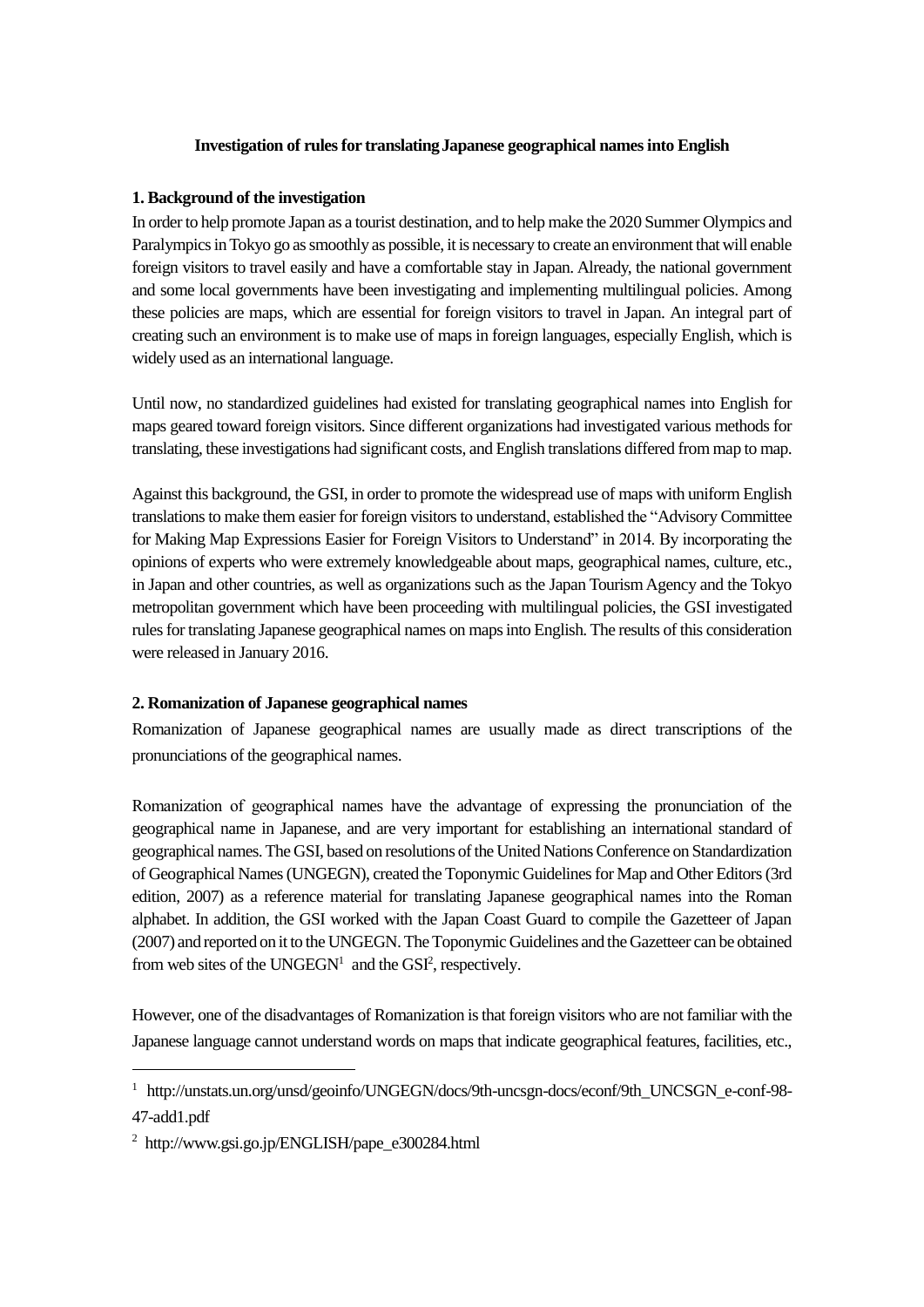so they cannot understand what kinds of categories there are. For example, the highest mountain in Japan is transcribed as "Fujisan," but foreign visitors who do not know that "san" can mean "mountain" in Japanese, may not understand that "Fujisan" is a mountain. However, it is easy for many foreign visitors to understand that if they see the English translation "Mt. Fuji."

#### **3. English translation formats**

English translations of Japanese geographical names are made based on the Roman alphabet pronunciations. There are two formats, "substitution" and "addition" format, for making this conversion. Substitution format:

In this format, for example, 富士山(Fujisan) is translated as Mt. Fuji, 利根川(Tonegawa) as Tone River.

富士山(Fujisan) is treated as 富士 (Fuji)+山(san), where 山(san) is converted to Mt. in English.

利根川 (Tonegawa) is treated as 利根 (Tone) +川 (gawa), where (gawa) is converted to River in English.

Addition format:

In this format, for example,  $\overline{\triangle}$ 山(Tateyama) is written as Mt. Tateyama, 荒川(Arakawa) is written as Arakawa River.

The geographical names of these examples are unified and cannot be separated into some words. In the substitution format, where Tateyama is denoted as Mt. Tate ("yama" is written as "Mt.") and Ara River (where "kawa" is written as "River"), it is difficult for Japanese speakers to think of the Japanese names. Therefore, the English words (e.g., Mt., River) are added to the entire Japanese name.

#### **4. Rules for translating into English**

In the addition format, it is easy for the meaning to become redundant, and words become long, making them difficult for foreign visitors to remember. Therefore, these rules for English translations are based on the substitution format. For cases where the substitution format cannot be applied to the Japanese structure, or the substitution translation is difficult for Japanese speakers to understand, the addition format is used. However, regardless of the geographical feature, if there are English names designated by treaty, statute, facility managers, etc., or English names that are widely used, then those names are given priority. The following is a brief introduction to rules for translating natural feature names, administrative names, and facility names into English.

#### **(1) Natural feature names**

#### **1) Simple natural feature names**

Simple natural feature names include those containing the Japanese character(s) for "mountain," "river," "lake," "cape," "pass," "coast," etc. In most cases, the substitution format is used for these names. However, because there are numerous cases where island names are written as one unit to indicate a local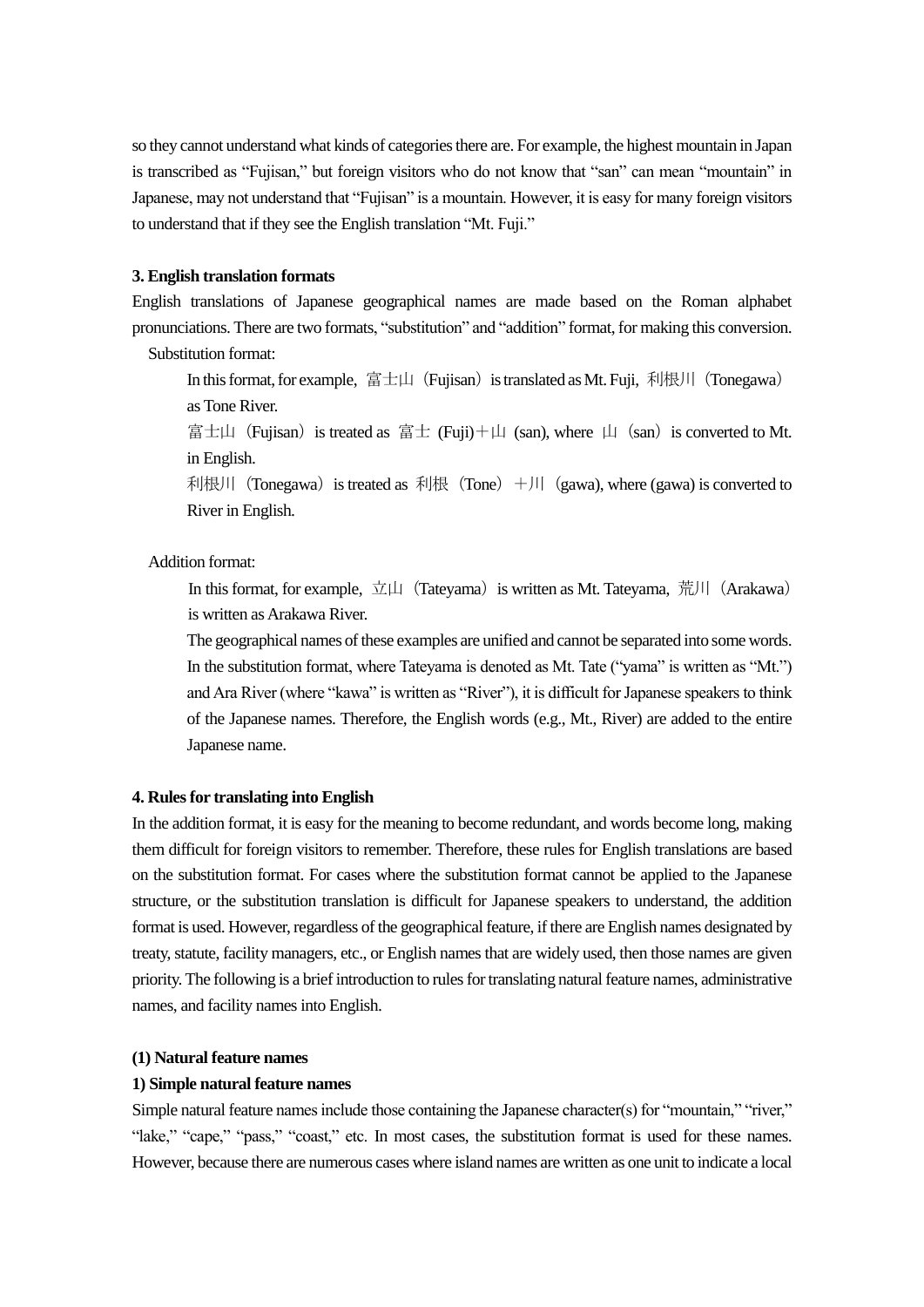name, the addition format is usually used for islands.

## **(a) Natural feature names based on the substitution format**

Most Japanese geographical names are written in *Kanji* (Chinese characters), and characters that express geographical features are usually added to the end of the word. This is especially the case for simple natural feature names that have long been used, and there are also many words to express geographical features<sup>3</sup>.

Table 1 lists standard Kanji characters used to express geographical features for each category, their standard reading $(s)$ <sup>4</sup>, and examples of English translations. When Japanese speakers hear the English pronunciation of a Japanese geographical name, they convert the English that expresses the part of the geographical features into standard Japanese. Therefore, for the characters that express geographical features and their readings for geographical names that correspond to those in Table 1, it is easy for Japanese speakers to think of and understand the original Japanese name. Therefore, it was decided to use the substitution format of English translations. However, even in such cases, words that meet conditions (ii)-(vi) are treated as exceptions and the English translation is made with the addition format.

## **(b) Natural geographical names written with the addition format**

1

Natural geographical names that meet conditions (i) - (vii) are usually translated into English using the addition format. These are names that should be treated as a unit, in their entirety. If the substitution format is used with these names, there is a chance that Japanese speakers will not be able to understand them.

The following shows examples written in the following order: Kanji characters, Hiragana, Roman alphabet, English translation.

<sup>&</sup>lt;sup>3</sup> For example, more than 80% of all mountain names have a standard character for "mountain" of " $\mu$ " or "岳" at the end of the name, but there are cases where Kanji characters such as "森" ("forest") or "塚" ("mound") are used. According to the GSI's geographical name database (Digital Map (Basic Geospatial Information)), there are more than 240 Kanji characters that are used at the ends of mountain names.

<sup>4</sup> Kanji characters were originally developed in China and are ideographs that were brought to Japan. The characters that are used in Japan often have more than one reading. These readings are classified into those that were brought over from China, Japanese readings that express the same meaning as the Kanji, and other readings. The readings that were brought over from China alone can have multiple readings, depending on the time and route they were brought to Japan. For example, in addition to the standard readings for "山" the character for mountain, which are "yama," "san," and "zan," there are also readings of "sen," "zen," and "dan." In Japanese, the readings are denoted by characters of either of the Japanese phonetic syllabaries *Hiragana* and *Katakana*.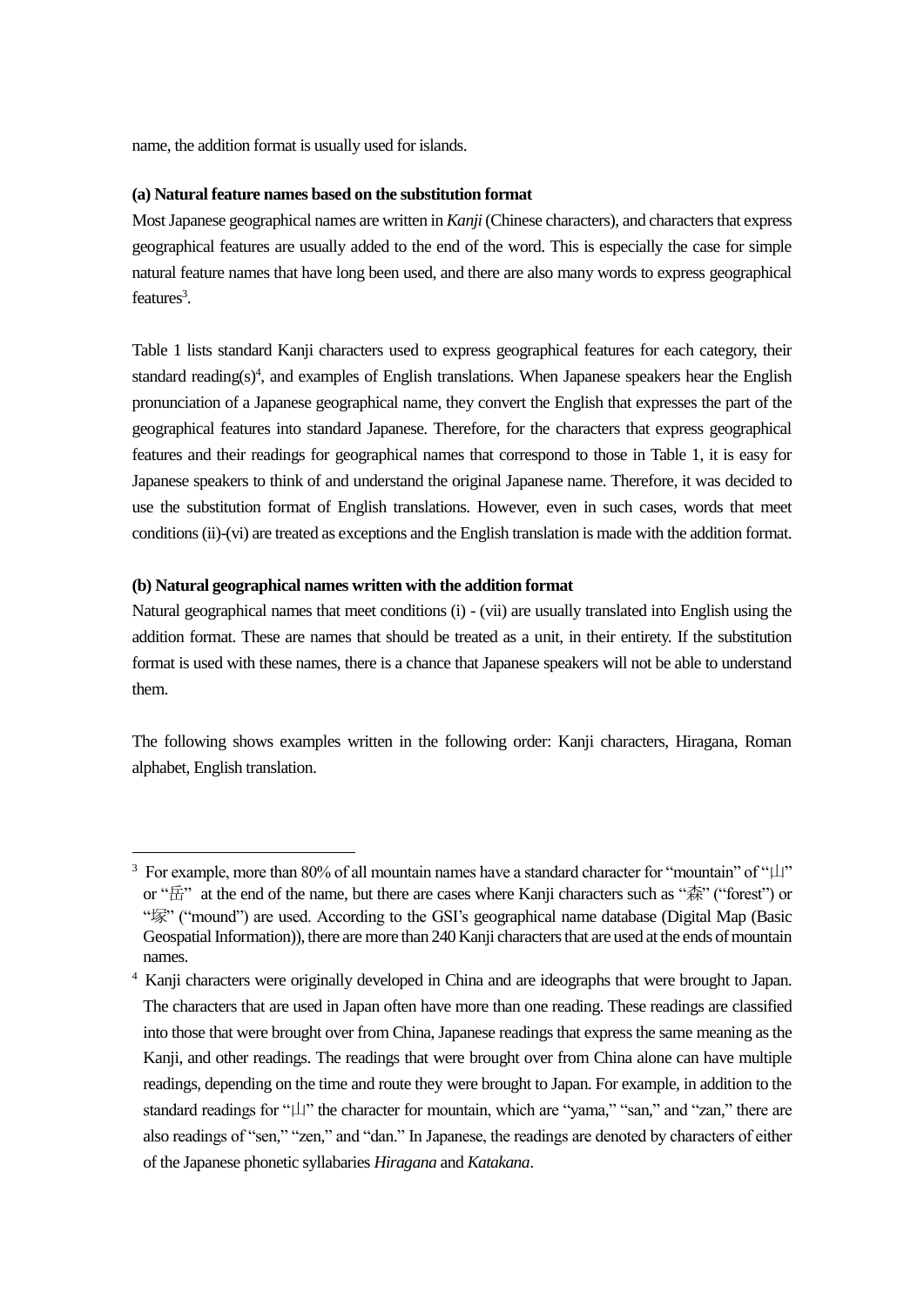| (a)          | (b) Standard Kanji   | $(c)$ Standard reading(s) of  | (d) Examples of substitution   |  |
|--------------|----------------------|-------------------------------|--------------------------------|--|
| Geographical | character(s) used to | characters in Hiragana (Roman | format                         |  |
| feature      | express geographical | alphabet) in $(b)$            | Japanese reading (in Kanji and |  |
|              | feature              |                               | Hiragana above the Kanji       |  |
|              |                      |                               | characters) and English        |  |
|              |                      |                               | translations                   |  |
|              | Щ                    | やま (Yama), さん (San),          | ふじさん                           |  |
| Mountain     |                      | ざん (Zan)                      | 富士山 Mt. Fuji                   |  |
|              | 岳                    | たけ (Take), だけ (Dake)          | あさひだけ                          |  |
|              |                      |                               | 旭 岳 Mt. Asahi                  |  |
| River        | Л                    | かわ (Kawa), がわ (Gawa)          | とねがわ<br>利根 川 Tone River        |  |
|              |                      |                               | あかんこ                           |  |
| Lake         | 湖                    | $\subset$ (Ko)                | 阿寒湖 Lake Akan                  |  |
|              | 岬                    | みさき (Misaki), さき (Saki),      | あしずりみさき                        |  |
| Cape         |                      | ざき (Zaki)                     | 足 摺 岬 Cape Ashizuri            |  |
| Pass         | 峠                    | とうげ (Toge)                    | びほろとうげ                         |  |
|              |                      |                               | 美幌 峠<br><b>Bihoro Pass</b>     |  |
|              | 海岸                   | かいがん (Kaigan)                 | いづらかいがん                        |  |
| Beach        |                      |                               | 五浦 海 岸 Izura Beach             |  |
|              | 浜                    | はま (Hama), ばま (Bama)          | ふきあげはま                         |  |
|              |                      |                               | 吹上 浜 Fukiage Beach             |  |

Table 1 English translations of simple natural geographical names (substitution format)

(i) Words expressing geographicalfeatures whose Kanji characters or readings are not applicable to Table 1:

|                                                                                                        | Ex.)安家森                                                                                | あっか <u>もり</u>                | Akkamori   | Mt. Akkamori                                                                                         |  |
|--------------------------------------------------------------------------------------------------------|----------------------------------------------------------------------------------------|------------------------------|------------|------------------------------------------------------------------------------------------------------|--|
|                                                                                                        | 大山                                                                                     | だいせん                         | Daisen     | Mt. Daisen                                                                                           |  |
|                                                                                                        |                                                                                        |                              |            | (ii) Words expressing geographical features that are immediately preceded by a geminated consonant   |  |
|                                                                                                        | Ex.) 月山                                                                                | がっさん                         | Gassan     | Mt. Gassan                                                                                           |  |
|                                                                                                        |                                                                                        |                              |            | (iii) Words expressing geographical features that are immediately preceded by an auxiliary character |  |
|                                                                                                        | Ex.) 芦ノ湖 あしのこ                                                                          |                              | Ashinoko   | Lake Ashinoko                                                                                        |  |
|                                                                                                        | 潮岬                                                                                     | しおのみさき Shio <u>no</u> misaki |            | Cape Shionomisaki                                                                                    |  |
|                                                                                                        | (iv) Words expressing geographical features that are preceded by one Japanese syllable |                              |            |                                                                                                      |  |
|                                                                                                        | Ex.) 鵡川                                                                                | むかわ                          | Mukawa     | Mukawa River                                                                                         |  |
|                                                                                                        |                                                                                        |                              |            | (v) Words expressing geographical features that are preceded by one Kanji character and two Japanese |  |
| syllables                                                                                              |                                                                                        |                              |            |                                                                                                      |  |
|                                                                                                        | <b>Ex.)</b> 西湖                                                                         | さいこ                          | Saiko      | Lake Saiko                                                                                           |  |
| (vi) Natural geographical names of mountains, lakes, capes (unlike in English, the word that expresses |                                                                                        |                              |            |                                                                                                      |  |
| the type of feature comes at the end of the name) which consist of two Kanji characters before the     |                                                                                        |                              |            |                                                                                                      |  |
| word expressing geographical features with a two-syllable reading that have a low level of             |                                                                                        |                              |            |                                                                                                      |  |
| independence.                                                                                          |                                                                                        |                              |            |                                                                                                      |  |
|                                                                                                        | Ex.) 祖母山                                                                               | そぼさん                         | Sobosan    | Mt. Sobosan                                                                                          |  |
|                                                                                                        | 田瀬湖                                                                                    | たせこ                          | Taseko     | Lake Taseko                                                                                          |  |
|                                                                                                        | 佐田岬                                                                                    | さだみさき                        | Sadamisaki | Cape Sadamisaki                                                                                      |  |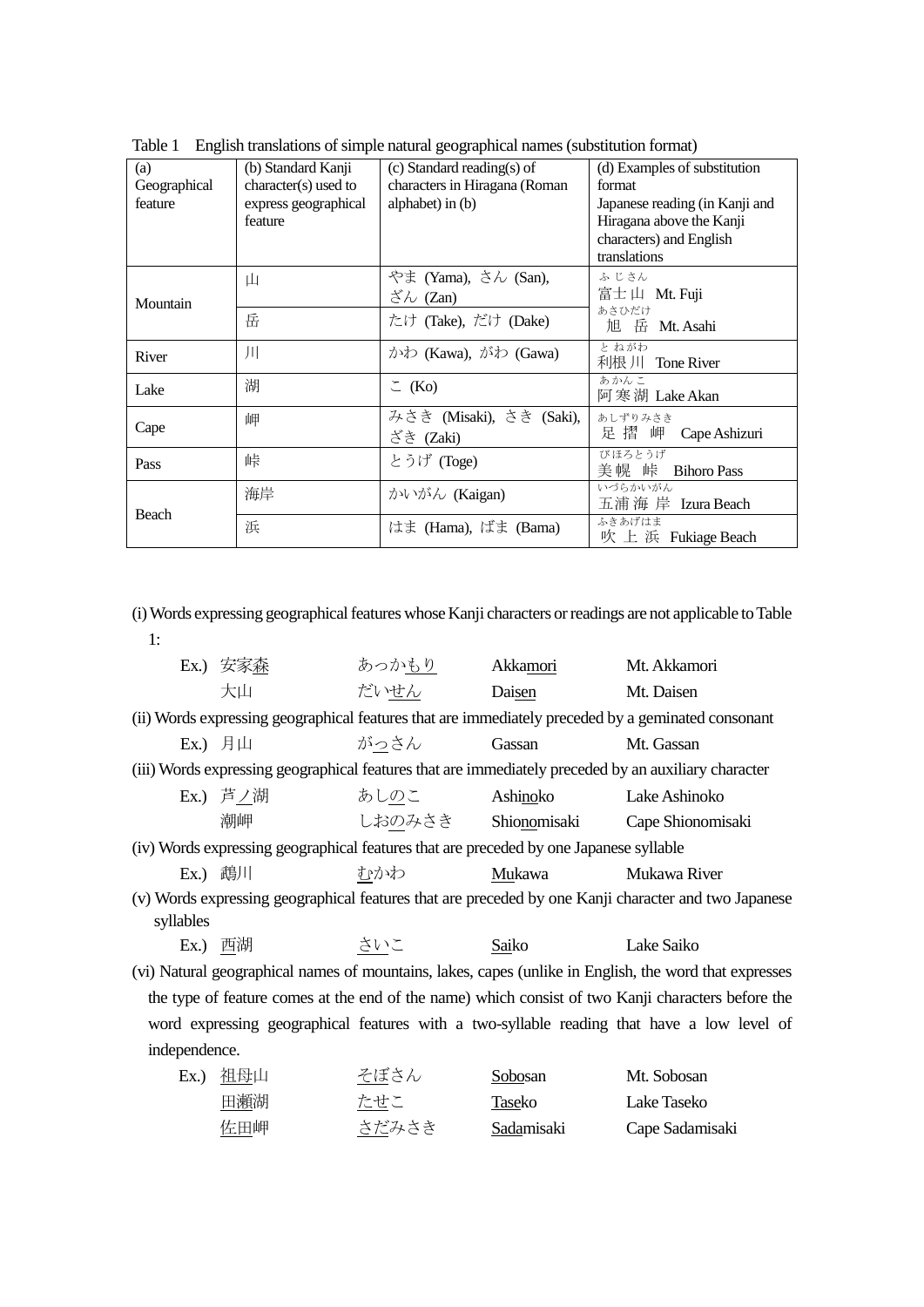- Note A high level of independence refer to other natural feature names in the vicinity, community names, administrative names, residential area names, names of public facilities (names of schools, stations, post offices, etc.) For example, "Fuji" in "Fujisan" is written with two Kanji characters and consists of two syllables, but it is established as a high-independent name so it is written with the substitution format.
- (vii) Words besides those described above where the entire name is an administrative name so it should be treated as a single unit.

Ex.) 十津川 とつかわ Totsukawa Totsukawa River Totsukawa Village is in the Totsukawa River watershed.

## **2) Extensive natural geographical names**

In most cases, Japanese words that are used to express geographical features that cover an extensive area, such as mountain ranges, mountains, highlands, hills, plateaus, basins, plains, marshes, peninsulas, bays, straits, islands, seas, etc., are subjected to the substitution format.

Unlike simple natural feature names, with extensive feature names there are many cases where geographers and others have taken a comprehensive view of an entire region and assigned names and generic names within the area of the geographical feature in recent times. Basically, a name that expresses a region is given a special term for the geographical feature to provide for uniformity. Therefore, with a few exceptions, the substitution format can be used for nearly all cases. Table 2 is a list of extensive natural geographical names with standard Kanji characters and readings to express each category of geographical feature, and their English translations.

#### **(2) Administrative names**

Japanese local administrative groupings consist of 47 prefectures (provinces) which in Japan are divided into *To* (1), *Do* (1), *Fu* (2), and *Ken* (43). In each of these prefectures there are municipalities, which in October 2015 amounted to a total of 1718 cities, towns and villages. Tokyo-to, which is the capital prefecture, contains not only municipalities but also 23 special wards called "*Ku*."

The names of these administrative groups always contain a word to express their administrative category, so words that express these administrative groups are translated into English with the substitution format.

#### **1) Names of prefectures**

Because the Kanji readings of words designating type of prefecture are common pronunciations, the substitution format is used for English translations, as follows — "To" is translated as "Metropolis," while "Fu" and "Ken" are translated as "Prefecture." The addition format is only used with "Do." In daily conversational Japanese, "To", "Fu", and "Ken" are sometimes left out depending on the context, but Hokkaido is never spoken of as just "Hokkai," so that is why Hokkaido is always translated as a single unit.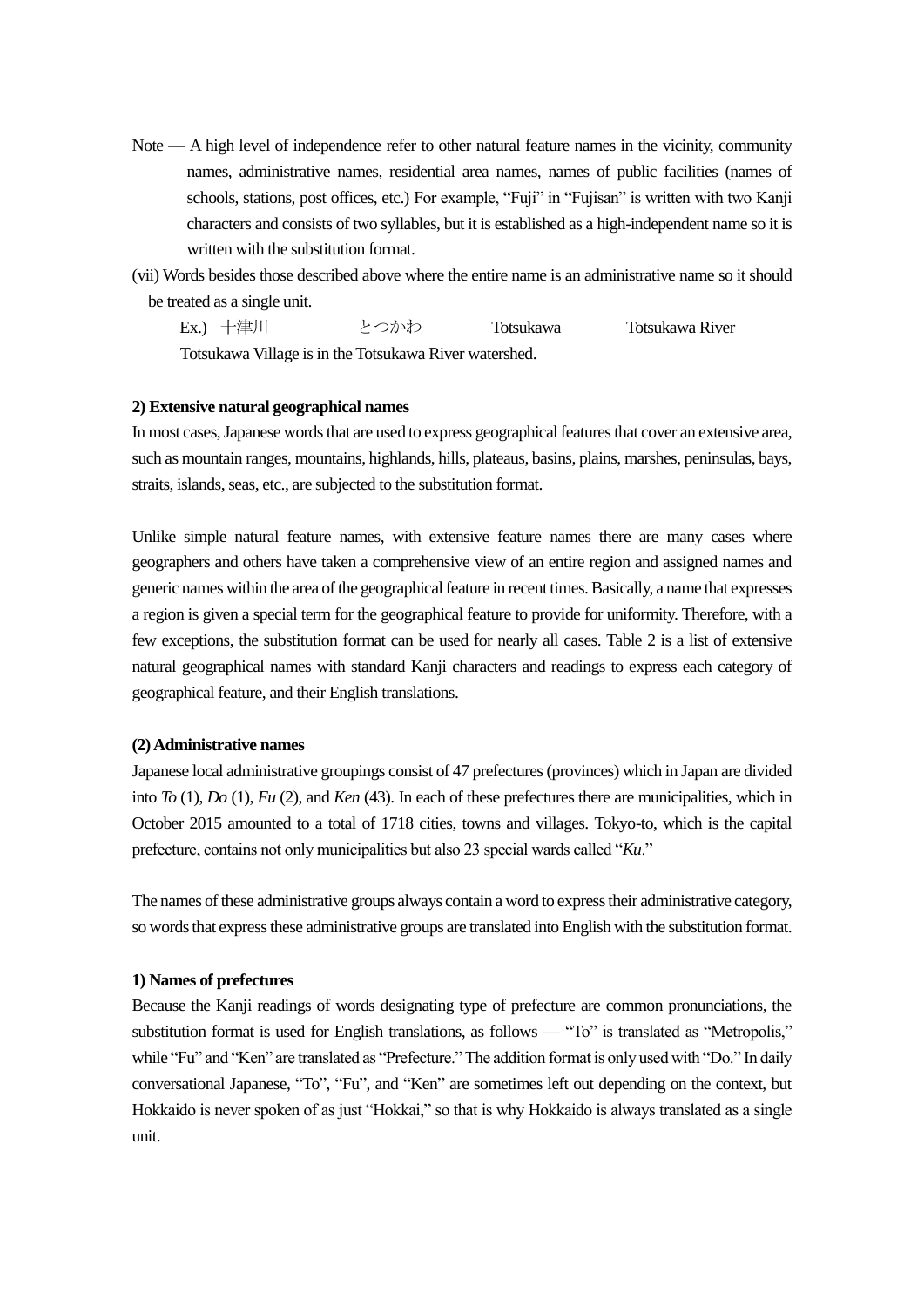| (a)            | (b) Standard Kanji   | (c) Hiragana (Roman       | (d) Example of substitution format        |
|----------------|----------------------|---------------------------|-------------------------------------------|
| Geographical   | character(s) used to | alphabet) readings of (b) | Japanese reading (in Kanji and            |
| feature        | express geographical |                           | Hiragana above the Kanji characters)      |
|                | feature              |                           | and English translations                  |
| Mountain       | 山脈                   | さんみゃく (Sanmyaku)          | おううさんみゃく                                  |
| Range          |                      |                           | 奥羽山 脈 Ou Mountain Range                   |
| Mountains      | 山地                   | さんち (Sanchi)              | しこくさんち                                    |
|                |                      |                           | 四国山地 Shikoku Mountains                    |
|                | 高地                   | こうち (Kochi)               | きたかみこうち<br>北上高地 Kitakami Mountains        |
|                |                      |                           | いわみこうげん                                   |
| Highland       | 高原                   | こうげん (Kogen)              | 石見高原 Iwami Highland                       |
| <b>Hills</b>   | 丘陵                   | きゅうりょう (Kyuryo)           | しらぬかきゅうりょう                                |
|                |                      |                           | 白糠 丘<br>陵<br>Shiranuka Hills              |
| Plateau        | 台地                   | だいち (Daichi)              | こんせんだいち<br>根 釧 台地 Konsen Plateau          |
|                |                      |                           | こうふぼんち                                    |
| Basin          | 盆地                   | ぼんち (Bonchi)              | 甲府盆地 Kofu Basin                           |
| Plain          | 平野                   | へいや (Heiya)               | かんとうへいや                                   |
|                |                      |                           | 関東平野 Kanto Plain                          |
| Marsh          | 湿地                   | しっち (shicchi)             | くしろしつげん<br>釧路 湿 原<br><b>Kushiro Marsh</b> |
|                | 湿原                   | しつげん (shitsugen)          |                                           |
|                |                      |                           | きいはんとう                                    |
| Peninsula      | 半島                   | はんとう (Hanto)              | 紀伊半島 Kii Peninsula                        |
| Bay            | 湾                    | わん (Wan)                  | とうきょうわん                                   |
|                |                      |                           | 東 京 湾 Tokyo Bay                           |
| Strait         | 海峡                   | かいきょう (Kaikyo)            | つがるかいきょう                                  |
|                |                      |                           | 津軽海峡 Tsugaru Strait<br>いずしょとう             |
| <b>Islands</b> | 諸島                   | しょとう (Shoto)              | 伊豆諸島 Izu Islands                          |
|                | 群島                   | ぐんとう (Gunto)              | だんじょぐんとう                                  |
|                |                      |                           | 男 女 群 島 Danjo Islands                     |
|                | 列島                   | れっとう (Retto)              | やえやまれっとう                                  |
|                |                      |                           | 八重山列島 Yaeyama Islands                     |
| Sea            | 海                    | かい (Kai)                  | ありあけかい                                    |
|                |                      |                           | 有 明 海 Ariake Sea                          |

Table 2 English translations of extensive natural feature names (substitution format)

| Ex.) 東京都 | とうきょうと     | Tokyo To    | <b>Tokyo Metropolis</b> |
|----------|------------|-------------|-------------------------|
|          | 京都府 きょうとふ  | Kyoto Fu    | Kyoto Prefecture        |
|          | 茨城県 いばらきけん | Ibaraki Ken | Ibaraki Prefecture      |
| 北海道      | ほっかいどう     | Hokkai Do   | Hokkaido Prefecture     |

#### **2) Names of municipalities**

The readings of Kanji characters for city and ward are always "Shi" and "Ku," respectively, but the reading for the character for "town" may be either "Machi" or "Cho," and the reading for "village" may be either "Mura" or "Son." In the English translation substitution format is used, "Shi" is "City," "Ku" is "Ward," "Machi" and "Cho" are "Town," and "Mura" and "Son" are "Village." In addition, each of the 23 "special Ku" in Tokyo Metropolis is translated as "City."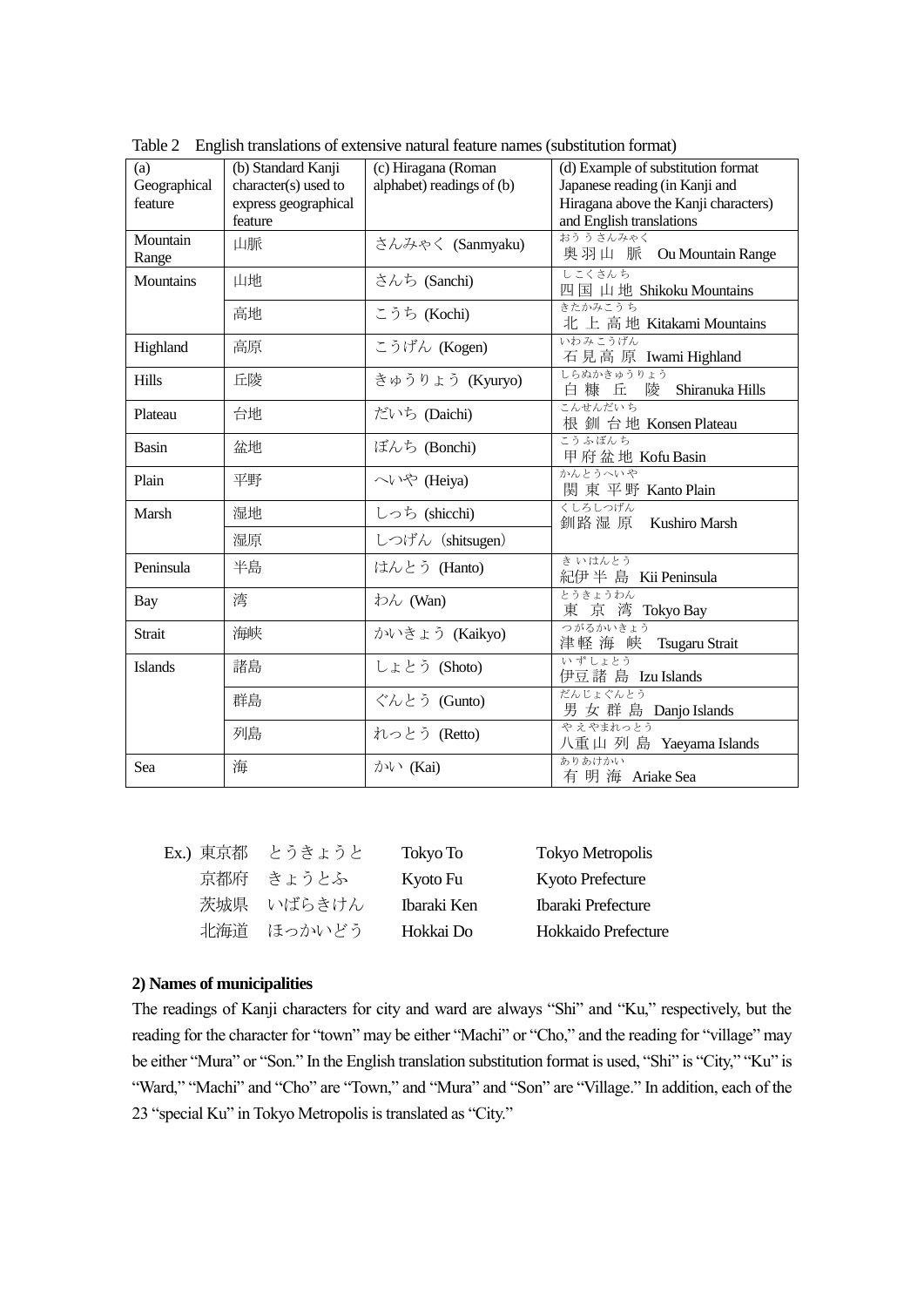| Ex.) つくば市 | つくばし | Tsukuba Shi       | Tsukuba City  |
|-----------|------|-------------------|---------------|
| 神奈川区      |      | かながわく Kanagawa Ku | Kanagawa Ward |
| 阿見町       |      | あみまち Ami Machi    | Ami Town      |
| 美浦村       |      | みほむら Miho Mura    | Miho Village  |

## **(3) Facility names**

Facilities include bridges, tunnels, railway stations, airports, seaports, parks, castles, roads, shrines, temples, etc. There is a standard word to refer to each of these facilities, but because there are various expressions there are sometimes no standard words. In most cases, the substitution format is used with the former, while the addition format is used with the latter. In cases where the management of a facility has already designated a name, that name is given priority.

## **1) Facility names translated in the substitution format**

As shown in Table 3, there are standard Japanese words to express bridges, tunnels, railway stations, airports, seaports, parks, and castles. There is almost an invariable pattern where standard words are used to express the category of facility that are attached to the name. The words used to express such facilities have corresponding English words, so even if that part is translated as is into English, it is easy for Japanese speakers to understand if they hear the pronunciation. Therefore, for the facility names whose readings correspond to those of the facilities in Table 3, the English translation is usually done with the substitution format.

#### **2) Facility names translated with the addition format**

In most cases where conditions (a)-(b) apply to facility names, the English translations are made in the addition format.

#### **(a) Names of facilities for which there are different words to express the type of facility**

| Ex.) 日比谷通り               | ひびやどおり  | Hibiya-dori   | Hibiya-dori Avenue   |
|--------------------------|---------|---------------|----------------------|
| (ii) Shrines and temples |         |               |                      |
| Ex.) 東大寺                 | とうだいじ   | Todaiji       | Todaiji Temple       |
| 清水寺                      | きよみずでら  | Kiyomizu-dera | Kiyomizu-dera Temple |
| 春日大社                     | かすがたいしゃ | Kasugataisha  | Kasugataisha Shrine  |

#### **(b) Names of facilities in Table 3 that do not include a standard word to denote the type of facility**

#### **5. Concluding remarks**

(i) Roads

The rules for making English translations of geographical names that we have introduced here are used by the GSI as the basis for creating English-language maps. In actuality, they are applied to the 1:5,000,000 scale English-language map JAPAN AND ITS SURROUNDINGS (paper version) and to the GSI's 1:5,000,000 scale English-language maps on its web site.